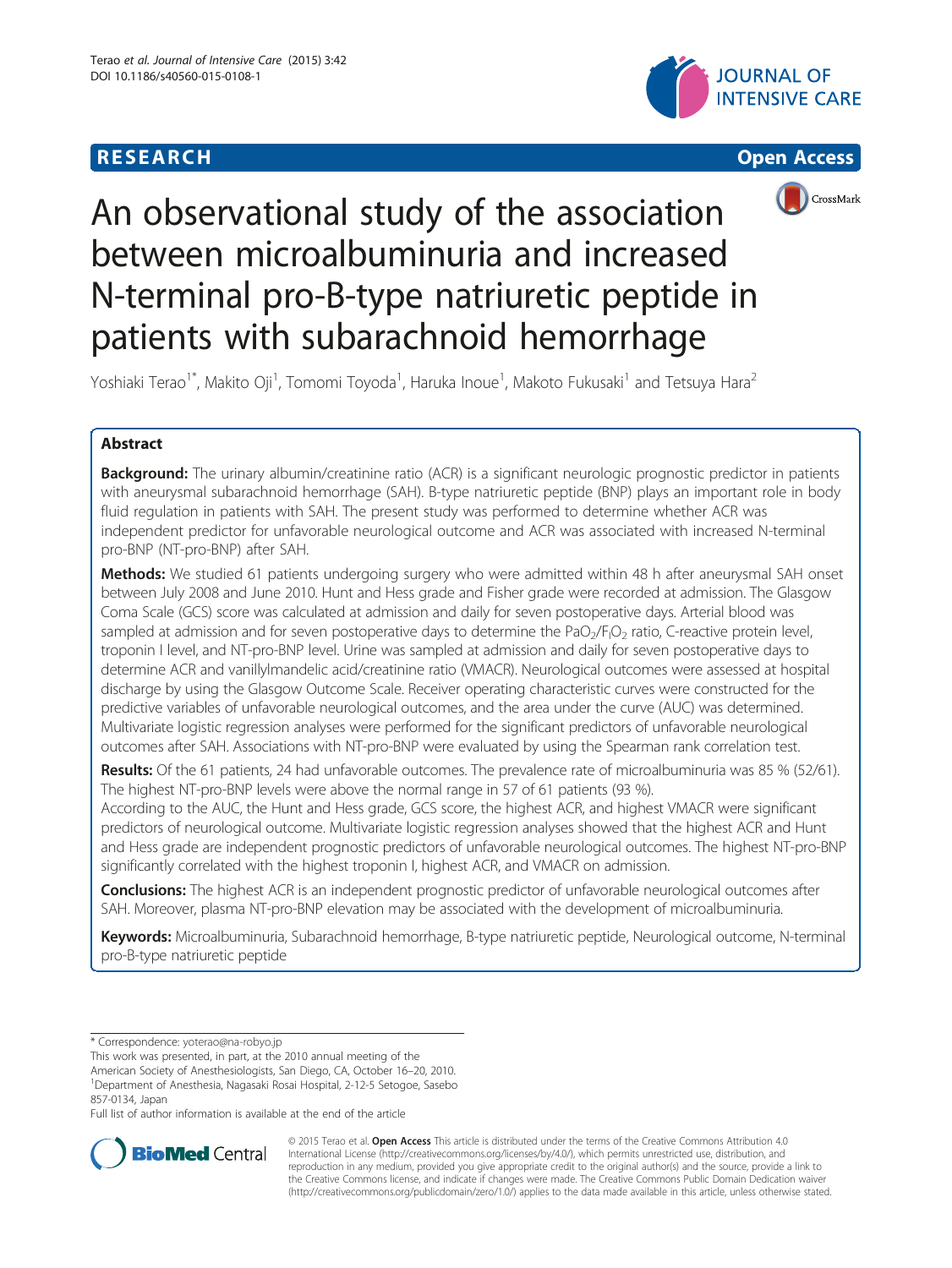#### Background

Patients with aneurysmal subarachnoid hemorrhage (SAH) [[1](#page-6-0)], intracerebral hemorrhage [\[2](#page-6-0)], and cerebral infarction [\[3](#page-6-0)] show a high prevalence of microalbuminuria. The microalbuminuria, measured by urinary albumin/ creatinine ratio (ACR), is a significant prognostic predictor in patients with SAH and intracerebral hemorrhage [[1](#page-6-0), [2](#page-6-0)]. However, our previous pilot study did not determine whether ACR was an independent prognostic predictor in patients with SAH [\[1\]](#page-6-0). Furthermore, the underlying mechanism of the association between hemorrhagic stroke and increased ACR was unclear.

Myocyte stretch leads to the release of a prohormone, which is subsequently split into B-type natriuretic peptide (BNP) and an N-terminal pro-BNP (NT-pro-BNP), a biologically inactive molecule. The increase in BNP levels plays an important role in the regulation of body fluid in critically ill patients, including patients with SAH [[4\]](#page-6-0). One study showed that the BNP levels increased gradually over 2 days and returned to normal within a week after SAH [[5](#page-6-0)]. Plasma BNP and NT-pro-BNP might be associated with cardiac dysfunction and myocardial necrosis in the acute phase of SAH [[5](#page-6-0), [6](#page-6-0)]. Moreover, microalbuminuria is associated with cardiovascular disease in patients with diabetes mellitus [\[7](#page-6-0)] and in the general population [[8](#page-6-0)]. Although an increased BNP level correlated with microalbuminuria in patients with diabetes mellitus [\[9](#page-6-0)], it is unknown whether this relationship applies to patients with SAH.

The present prospective observational study was performed to determine whether ACR was independent predictor for unfavorable neurological outcome and the development of ACR was associated with increased NTpro-BNP levels after SAH.

#### Methods

#### Patients

The study protocol was approved by the Institutional Research and Ethics Committee. In accordance with the Helsinki Declaration, informed consent was obtained from all patients or the patients' next of kin. Between July 2008 and June 2010, we prospectively studied 61 consecutive patients who were admitted to the Nagasaki Rosai Hospital within 48 h after SAH onset. The exclusion criteria included the presence of renal dysfunction (serum creatinine level >1.2 mg/dL), which affects ACR values regardless of changes in glomerular permeability [[10\]](#page-6-0); no treatment administered for a ruptured aneurysm, because of poor neurological condition (Hunt and Hess grade V) or either because the aneurysm was not verified by cerebral angiography; and continuous postoperative barbiturate coma, which did not allow the determination of a Glasgow Coma Scale (GCS) score. An initial computed tomography (CT) scan of the head was performed on admission. The diagnosis was established on the basis of the CT scan findings or by observing xanthochromia of the cerebrospinal fluid when results of the CT scan were negative. Thereafter, cerebral four-vessel angiography and/ or three-dimensional CT were performed. Surgical clipping of the aneurysm or endovascular surgery was performed at the earliest possible time, as determined by a team of neurosurgeons experienced in both treatment modalities. Patients underwent surgery for ruptured aneurysms within 72 h after stroke. Anesthesia was induced with propofol and fentanyl and maintained with sevoflurane, fentanyl, and vecuronium bromide.

#### Clinical management

Postoperatively, all patients received conventional brainoriented intensive care therapy according to clinical requirements. Normovolemia was maintained through the systemic administration of an intravenous physiological electrolyte solution at 1000–2000 mL/day and a colloid solution as needed. Symptomatic hypovolemia was corrected by the administration of additional fluids, followed by a continuous infusion of dopamine, as needed—to maintain a systolic arterial blood pressure of >100 mmHg. The systolic arterial blood pressure was maintained either at <160 mmHg in normotensive patients or at <180 mmHg in hypertensive patients via continuous infusion of nicardipine as needed. Caution was taken to avoid hyperthermia (>38.5 °C) and hyperglycemia (>150 mg/dL) through the administration of diclofenac sodium and insulin as needed. In mechanically ventilated patients, the arterial carbon dioxide partial pressure was maintained at 35– 40 mmHg, and the peripheral oxygen saturation was maintained at >97 %—under sedation with midazolam if required. Oral and enteral nutrition was initiated as soon as possible. A CT scan was performed in clinically deteriorating patients to identify secondary complications such as hydrocephalus or ischemia. Hypertensive hypervolemic hemodilution (triple-H) therapy was not used for prophylaxis. Hydrocephalus was treated with ventriculostomy. Delayed cerebral ischemia was suspected in the event of neurological deterioration (two-point decrease in the GCS score and/or focal neurological deficits) and confirmed by cerebral angiography [[11](#page-6-0)]. Hypertensive therapy was reinforced with dobutamine in each vasospasm episode. The target systolic blood pressure was 160–180 mmHg. When technically possible, angioplasty was performed in patients who failed to respond to therapy.

#### Data collection

The following clinical data was collected: age, sex, previous medical history of hypertension, ischemic heart disease, heart failure and diabetes mellitus, size and location of the aneurysm, and systolic blood pressure. The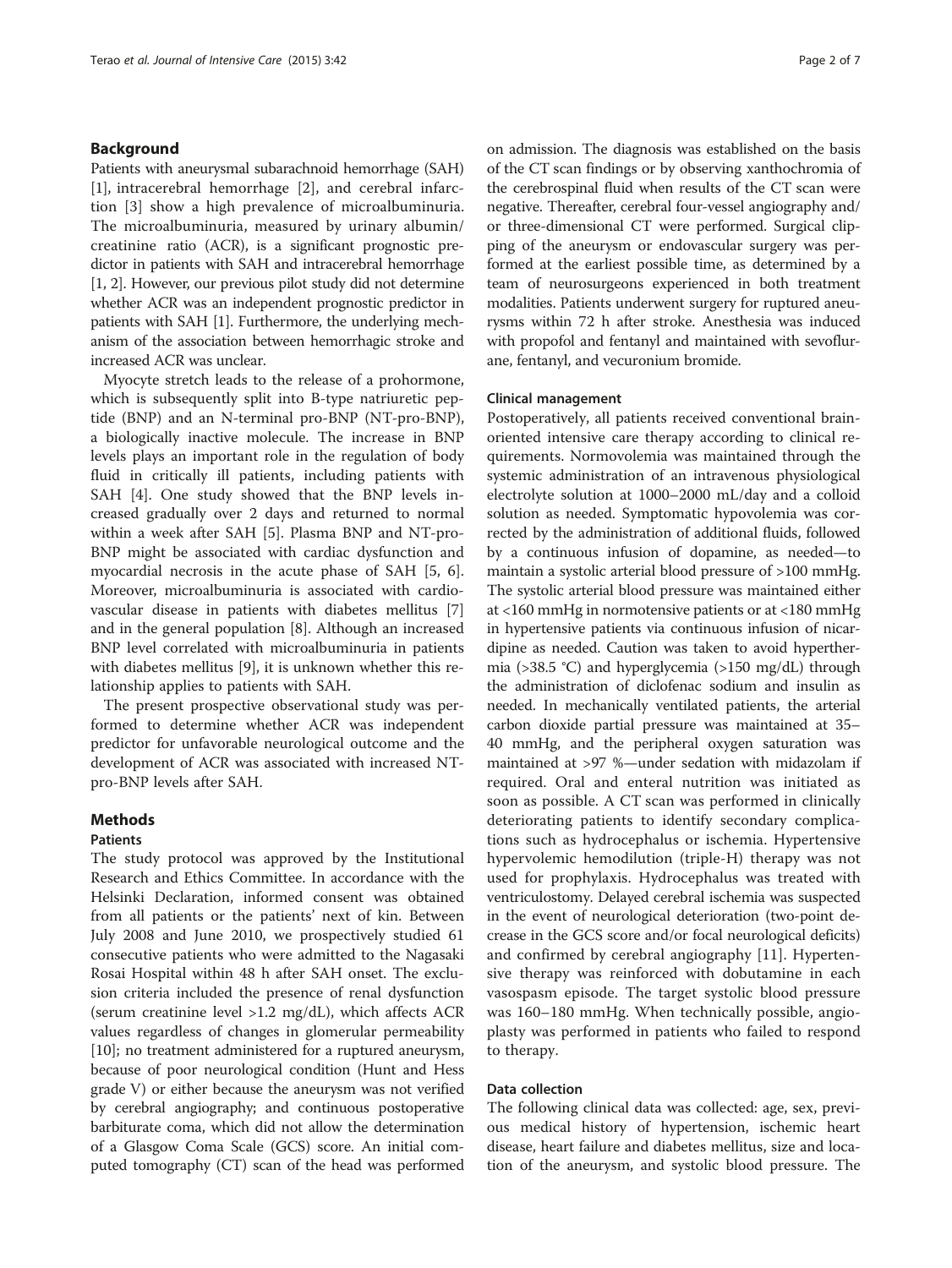<span id="page-2-0"></span>location of the ruptured aneurysms was classified according to their presence in the anterior or posterior circulation [[12\]](#page-6-0). The aneurysm size was categorized as large (>12 mm) or other [[12](#page-6-0)]. The neurological condition on admission was scored according to the Hunt and Hess classification [[13](#page-6-0)]. The amount of blood observed on the initial CT scan was graded according to the Fisher classification [[14](#page-6-0)]. The GCS score [\[15\]](#page-6-0) and systemic inflammatory response syndrome (SIRS) score [[16\]](#page-6-0) were calculated at admission and daily for seven postoperative days. All physiological variables were recorded as the most abnormal value obtained in a day, except those recorded on admission. Arterial blood was sampled at admission and for seven postoperative days to determine the  $PaO<sub>2</sub>/F<sub>I</sub>O<sub>2</sub>$  ratio, C-reactive protein (CRP) level, troponin I level, and NT-pro-BNP level. Serum troponine I levels were assayed by using chemiluminescence immunoassay (Architect Troponin-I, Abbott Laboratories, Abbott Park, IL) with an applied threshold of 0.30 ng/mL for the diagnosis of myocardial necrosis (a lower limit of detection of 0.01 ng/mL; coefficient variation, 10 %). Serum NT-pro-BNP levels were assayed by performing electrochemiluminescence immunoassay (Roche Diagnostics, Indianapolis, IN) with an applied threshold of 125 pg/mL (a lower limit of detection of 5 pg/mL; coefficient variation, 10 %). The ACR and vanillylmandelic acid/creatinine ratio (VMACR) measurements were determined from urine samples collected at admission and daily for seven postoperative days. We assayed urine vanillylmandelic acid by using high-performance liquid chromatography with a lower limit of detection of 0.05 mg/dL and a coefficient



variation of 2.9 %. VMACR values of  $\langle$  5 mg/g were considered normal. We quantitatively assessed urine albumin by using an immunonephelometric method (N-antiserum albumin, Dade Behring, Liederbach, Germany), and we quantitatively measured urine creatinine by performing an enzymatic colorimetric test. The sensitivity limit for urine albumin was 2.3 mg/L; for statistical analyses, values below this limit were considered to be 0 mg/L. Both interassay and intra-assay coefficient variations were within 5 %. Generally, clinically relevant proteinuria is defined as an ACR of ≥300 mg/g and microalbuminuria, as an ACR of 30–299 mg/g; values <30 mg/g are considered normal. A medical chart review was conducted to determine the duration of mechanical ventilation, intensive care unit stay, and hospital stay. The neurosurgeons used the Glasgow Outcome Scale (GOS) [\[17\]](#page-6-0) to assess the neurological outcomes at hospital discharge. Neurological outcomes were stratified as unfavorable (GOS score of 1–3: death, persistent vegetative state, and severe disability) or favorable (GOS score of 4 or 5: moderate disability and good recovery) [[1](#page-6-0), [18\]](#page-6-0). In the present study, the intensive care unit care providers (neurosurgeons and nursing staff) were blinded to the ACR and NT-pro-BNP values. The authors were the patients' anesthesiologists who were responsible only for blood and urine sampling and the aforementioned assays.

| <b>Table 1</b> Relationship between neurological outcome and |  |  |
|--------------------------------------------------------------|--|--|
| patient characteristics                                      |  |  |

| Variables                            | Favorable<br>outcome | Unfavorable<br>outcome | D      |
|--------------------------------------|----------------------|------------------------|--------|
| Number                               | 37                   | 24                     |        |
| Age                                  | 63 (54, 73)          | 74 (59, 83)            | 0.03   |
| Female (n)                           | 26 (70.3)            | 20 (83.3)              | 0.25   |
| Height (cm)                          | 155 (150, 163)       | 150 (146, 159)         | 0.09   |
| Weight (kg)                          | 55 (47, 62)          | 50 (44, 60)            | 0.15   |
| Body mass index (cm <sup>2</sup> )   | 21.9 (21.0, 24.9)    | 20.8 (19.7, 24.6)      | 0.17   |
| Hypertension (n)                     | 14 (37.8)            | 13 (54.2)              | 0.21   |
| Ischemic heart disease (n)           | 1(2.7)               | 0(0)                   | 1.0    |
| Heart failure (n)                    | 0(0)                 | 1(4.2)                 | 1.0    |
| Diabetes (n)                         | 1(2.7)               | 0(0)                   | 1.0    |
| Fisher grade                         | 3(3, 3)              | 3(3, 4)                | < 0.01 |
| Hunt and Hess grade                  | 2(2, 3)              | 4(3, 5)                | < 0.01 |
| Large aneurysmal size (n)            | 3(8.1)               | 1(4.2)                 | 0.65   |
| Posterior aneurysmal<br>location (n) | 6(16.2)              | 5(20.8)                | 0.65   |
| Admission SBP (mmHg)                 | 158 (140, 169)       | 149 (122, 174)         | 0.21   |
| Endovascular surgery (n)             | 7(18.9)              | 9(37.5)                | 0.67   |

Values are median (interquartile range) or number (percentage). Favorable outcome (Glasgow Outcome Scale: moderate disability and good recovery) and unfavorable outcome (Glasgow Outcome Scale: death, persistent vegetative state, and severe disability

SBP systolic blood pressure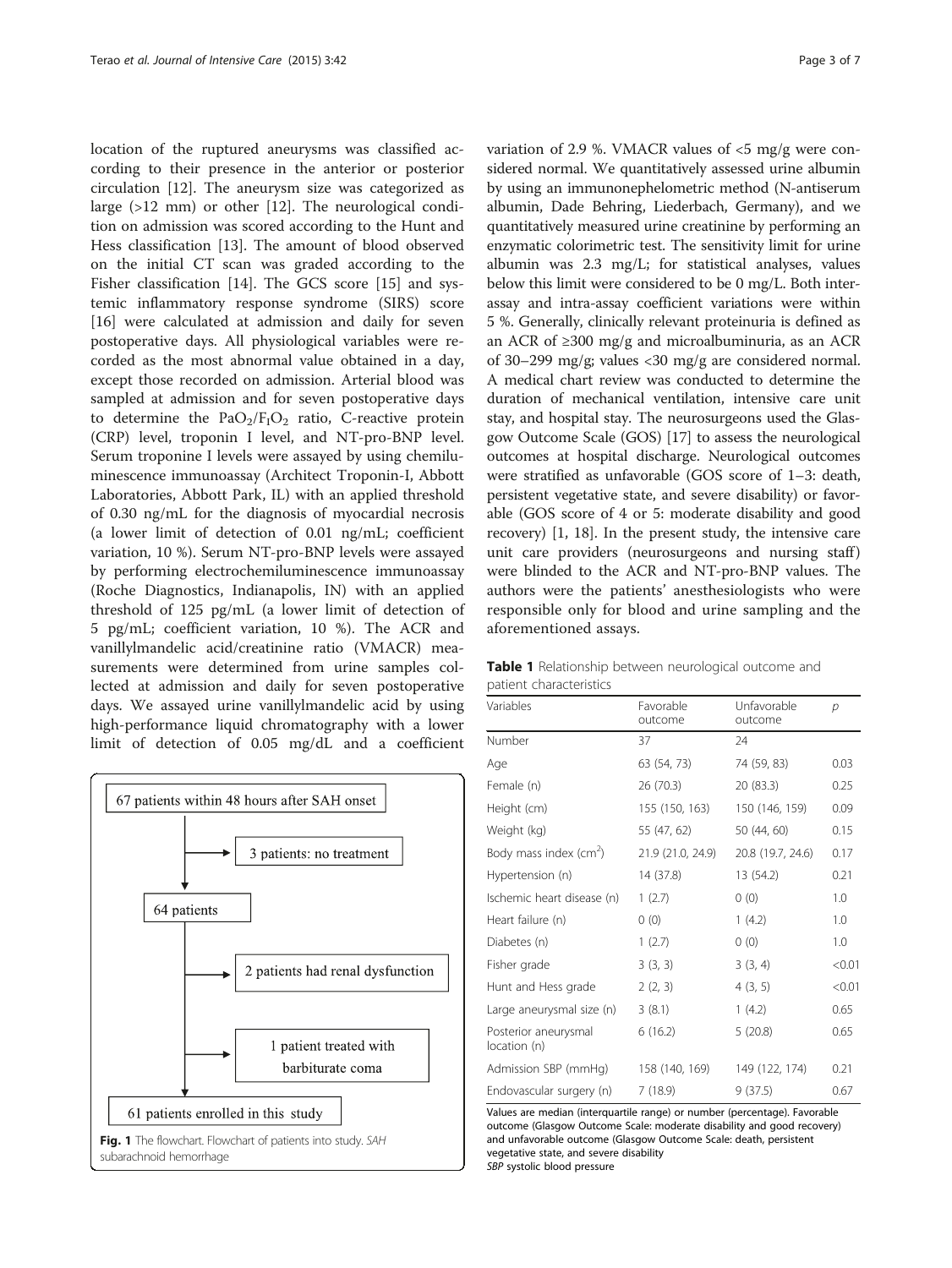#### Statistical analysis

Data distributions for the quantitative variables were expressed as median (interquartile range). Intergroup comparisons were performed using the Mann-Whitney  $U$  test. Dichotomous variables were analyzed with the Fisher exact probability test or the chi-squared test. To assess the predictive value for neurological outcomes, receiver operating characteristic (ROC) curves were constructed for each variable and the area under the ROC curve (AUC) was determined. Predictive variables were considered significant predictors when the AUC was >0.8. The threshold value, sensitivity, specificity, and likelihood ratio of the ACR were compared with those of some significant predictors of unfavorable neurological outcomes. Multivariate logistic regression analyses were performed, including significant predictors and dichotomized by its threshold value base on ROC analyses with stepwise elimination of valuables not contributing to the model  $(p < 0.1)$ . Associations between the ACR or the NT-pro-BNP level and other variables were evaluated using the Spearman rank correlation test.

The sample size of 22 patients with SAH per group (standard deviation, 64 mg/g) was determined on the basis of our previous study [\[1](#page-6-0)], which reflected a power of 90 % to detect a 100 % difference in the highest ACR between the two neurological outcomes at a significance level of 5 %.

#### Results

During the study period, 67 consecutive patients were admitted to the ICU within 48 h after aneurysmal SAH. Of these, we excluded 3 patients who did not receive any treatment for the ruptured aneurysm due to poor neurological condition, 2 patients due to renal dysfunction, and 1 patients who was treated with barbiturate coma. A flowchart documenting patient's entry into the study is shown in Fig. [1.](#page-2-0)

The prevalence rate of microalbuminuria  $(>30 \text{ mg/g})$ was 85 % (52/61). Of the 61 patients enrolled in the study, 8 (13.1 %) died (GOS score of 1). Of the 53 patients who were discharged, 16 (26 %) had severe disability (GOS score of 3), 11 (19 %) had moderate disability (GOS score of 4), and 26 (43 %) showed good recovery (GOS score of 5). Thus, 24 of the 61 study patients (39 %) had unfavorable outcomes. The highest NT-pro-BNP levels were above the normal range (125 pg/mL) in 57 of 61 patients (93 %).

Patient characteristics are shown in Table [1.](#page-2-0) The age, Fisher grade, and Hunt and Hess grade were higher in the patients with unfavorable outcomes than in those with favorable outcomes. Table 2 shows the relationship

**Table 2** Relationship between neurological outcome and the selected variables

| Variables                          | Favorable outcome   | Unfavorable outcome   | р      |
|------------------------------------|---------------------|-----------------------|--------|
| ACR (mg/g) on admission            | 64.7 (22.5, 119.3)  | 222.8 (58.1, 556.6)   | < 0.01 |
| Highest ACR (mg/g)                 | 113.3 (32.7, 220.7) | 497.5 (239.6, 1091.7) | < 0.01 |
| VMACR (mg/g) on admission          | $5.2$ $(3.5, 7.8)$  | $9.1$ (5.7, 12.2)     | < 0.01 |
| Highest VMACR (mg/g)               | 5.6(4.1, 8.1)       | 10.9(8.2, 15.3)       | < 0.01 |
| Highest C-reactive protein (mg/dL) | 3.4(1.7, 6.8)       | $6.9$ (1.8, 13.8)     | 0.02   |
| Highest serum creatinine (mg/g)    | $0.7$ $(0.6, 0.8)$  | $0.7$ $(0.5, 0.9)$    | 0.74   |
| Lowest $P_aO_2/F_1O_2$ ratio       | 312 (287, 380)      | 325 (192, 369)        | 0.24   |
| Highest troponin I (ng/mL)         | $0.0$ $(0.0, 0.0)$  | $0.1$ $(0.0, 0.6)$    | 0.03   |
| NT-pro- BNP on admission (pg/mL)   | 220 (117, 508)      | 542 (172, 1732)       | 0.03   |
| Highest NT-pro-BNP (pg/mL)         | 703 (238, 1216)     | 1509 (759, 3438)      | < 0.01 |
| GCS score on admission             | 15(13, 15)          | 10(7, 14)             | < 0.01 |
| Lowest GCS score                   | 13 (13, 14)         | 8 (4, 10)             | < 0.01 |
| Highest SIRS score                 | 2(1, 2)             | 2(2, 3)               | < 0.01 |
| Hydrocephalus (n)                  | 13(8.1)             | 12(50.0)              | 0.25   |
| Delayed cerebral ischemia (n)      | 9(24.3)             | 12 (50.0)             | 0.04   |
| Lung edema (n)                     | 7(18.9)             | 9(37.5)               | 0.11   |
| Ventilation days                   | 0(0, 1)             | 5(1, 15)              | < 0.01 |
| Intensive care unit days           | 14 (12,16)          | 16 (12, 21)           | 0.10   |
| Hospital days                      | 40 (24, 53)         | 53 (25, 74)           | 0.29   |

Values are median (interquartile range) or number. Favorable outcome (Glasgow Outcome Scale: moderate disability and good recovery) and unfavorable outcome (Glasgow Outcome Scale: death, persistent vegetative state, and severe disability)

ACR urinary microalbumin/creatinine ratio, VMACR urinary vanillylmandelic acid/creatinine ratio, NT-pro-BNP N-terminal pro-Brain natriuremic peptide, GCS Glasgow Coma Scale, SIRS systemic inflammatory response syndrome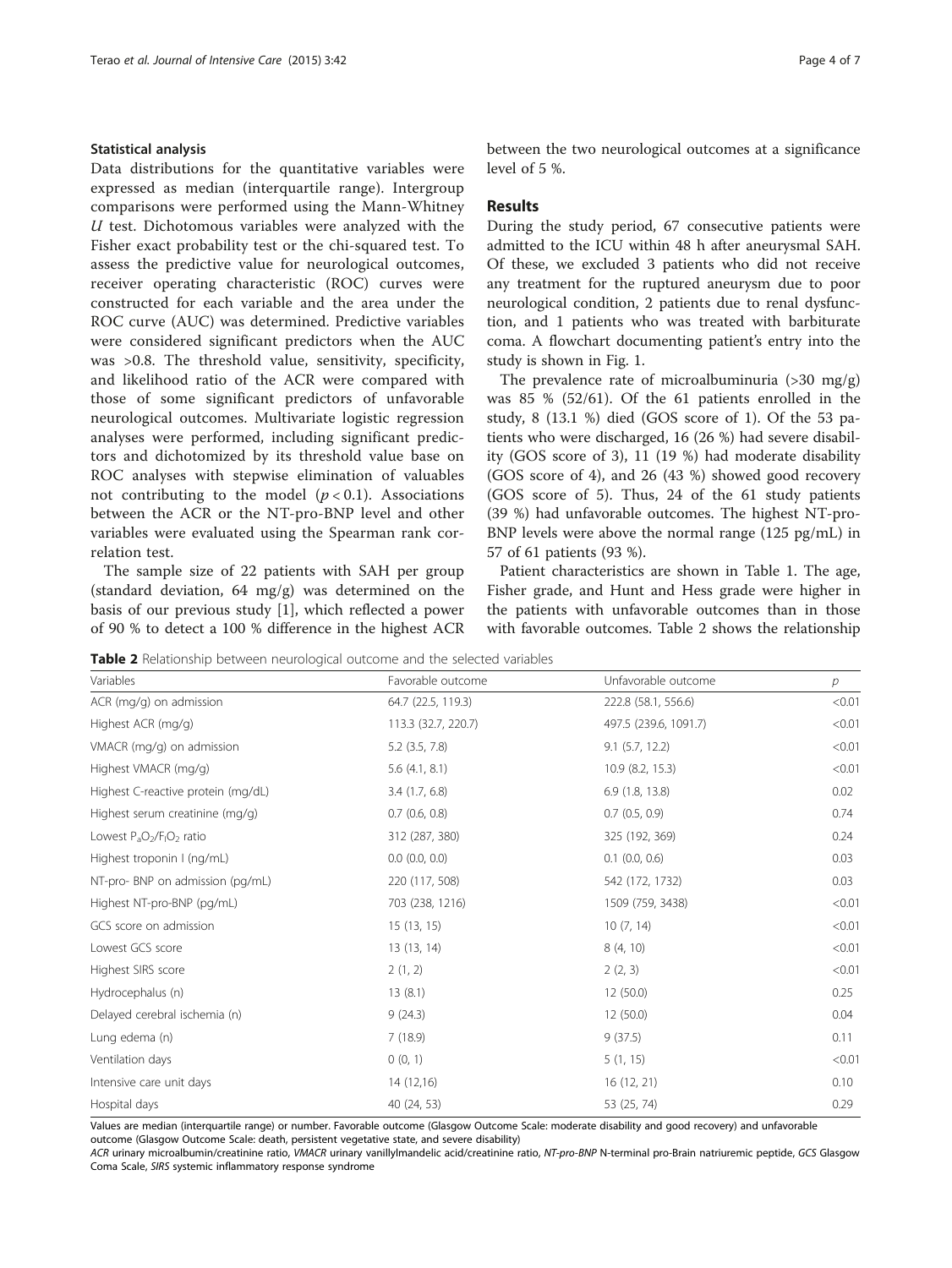between neurological outcomes and selected laboratory variables. The ACR on admission, highest ACR, VMACR on admission, highest VMACR, highest CRP level, highest troponin I, NT-pro-BNP level on admission, and highest NT-pro-BNP level were higher in patients with unfavorable neurological outcomes than in those with favorable neurological outcomes. The GCS score on admission and the lowest GCS score were lower in the patients with unfavorable outcomes than in those with favorable outcomes. The highest SIRS score, the prevalence delayed cerebral ischemia, and mechanical ventilation duration were higher in the patients with unfavorable outcomes than in those with favorable outcomes.

The AUC was >0.8 for the Hunt and Hess grade, GCS score on admission, lowest GCS score, highest ACR, and highest VMACR (Table 3). Table [4](#page-5-0) shows a comparison of the predictive characteristics of the significant predictors of neurological outcomes in patients with SAH. Table [5](#page-5-0) summarizes the results of multivariate logistic regression analyses of these five significant predictors based on ROC. The results shows the ACR (>280 mg/g) and Hunt-Hess grade (>3) are independently associated with unfavorable neurological outcome.

The highest ACR was significantly correlated with the age ( $r = 0.42$ ), Hunt and Hess grade ( $r = 0.49$ ), GCS score on admission  $(r = -0.49)$ , lowest GCS score  $(r = -0.56)$ , highest CRP level ( $r = 0.41$ ), highest SIRS ( $r = 0.51$ ), highest troponin I level  $(r = 0.47)$ , ACR on admission  $(r =$ 0.77), VMACR on admission  $(r = 0.53)$ , highest VMACR  $(r = 0.51)$ , NT-pro-BNP level on admission  $(r = 0.39)$ ,

Table 3 The area under the receiver characteristics curves constructed for each of the predictive variables of neurological outcome at hospital discharge

| Variables                                                      | Area (95 % CI)                      |
|----------------------------------------------------------------|-------------------------------------|
| Hunt and Hess grade                                            | $0.81(0.69 - 0.93)^{d}$             |
| Fisher grade                                                   | $0.70(0.57 - 0.83)$                 |
| Glasgow Coma Scale score on admission                          | $0.83$ $(0.72 - 0.94)$ <sup>d</sup> |
| Lowest Glasgow Coma Scale                                      | $0.87$ (0.77-0.97) <sup>a</sup>     |
| Delayed cerebral ischemia                                      | $0.63$ $(0.48 - 0.78)$              |
| Highest troponin I                                             | $0.67(0.52 - 0.82)$                 |
| Highest systemic inflammatory response<br>syndrome score       | $0.70(0.57 - 0.83)$                 |
| Urinary albumin/creatinine ratio on admisssion                 | $0.75(0.62 - 0.88)$                 |
| Highest urinary albumin/creatinine ratio                       | $0.84$ (0.73-0.95) <sup>a</sup>     |
| Urinary vanillylmandelic acid/creatinine ratio<br>on admission | $0.75(0.63 - 0.87)$                 |
| Highest urinary vanillylmandelic acid/creatinine ratio         | $0.82$ (0.71-0.93) <sup>a</sup>     |
| N-terminal pro brain natriuremic peptide on admission          | $0.67(0.52 - 0.82)$                 |
| Highest N-terminal pro brain natriuremic peptide               | $0.73(0.60 - 0.86)$                 |

Area area under the receiver characteristics curve, CI confidence interval <sup>a</sup>Each predictive variable was defined as a significant predictor when areas of the variables were more than 0.8

highest NT-pro-BNP level  $(r = 0.56)$ , mechanical ventilation duration  $(r = 0.53)$ , and GOS score  $(r = 0.62)$ . The highest NT-pro-BNP level was significantly correlated with the highest troponin I level  $(r = 0.62)$ , NT-pro-BNP level on admission ( $r = 0.63$ ), highest ACR ( $r = 0.56$ ), and VMACR on admission  $(r = 0.53)$ .

#### **Discussion**

The results of the present study suggest that plasma NT-pro-BNP elevation may associated with the development of microalbuminuria as well as cardiac injury and sympathetic nervous system activation after SAH, because the highest NT-pro-BNP level was significantly correlated with the highest ACR, highest troponin I level, and VMACR on admission. Moreover, our findings show that the ACR and the Hunt and Hess grade are independent prognostic predictors of unfavorable neurological outcomes after SAH.

The BNP concentrations increased in critically ill patients [[19\]](#page-6-0). The highest BNP concentrations were observed in patients who underwent cardiac surgery procedures and in patients with SAH. Elevated BNP levels are associated with myocardial necrosis, pulmonary edema, and systolic and diastolic dysfunction of the left ventricle after SAH [[6\]](#page-6-0). On the other hand, an echocardiographic study showed that plasma BNP was associated with myocardial necrosis but was unrelated with systolic and diastolic cardiac function [[4](#page-6-0)]. The present study showed that the plasma NT-pro-BNP levels were associated with myocardial necrosis evaluated by troponin I levels. However, it was not unclear whether the plasma NT-pro-BNP levels were associated with systolic and diastolic cardiac dysfunction, because we did not conduct the echocardiographic analysis. The heart is the primary source of elevated BNP levels after SAH [[6\]](#page-6-0). However, the correlation between the BNP elevation and illness severity or mortality is controversial.

The present study showed that plasma NT-pro-BNP levels were associated with VMACR levels. The increase in BNP levels after SAH owing to increased cardiac production may have been triggered by stress-induced noradrenaline release [\[20\]](#page-6-0). Moreover, hypothalamus lesions caused by SAH may induce expanded cardiac BNP production. The overactivity of the sympathetic nervous system is a common phenomenon that links the major cardiac pathologies observed in neurological disorders. The stimulation of the hypothalamus can lead to autonomic cardiovascular disturbances, known as the "the brain-heart connection" [[21](#page-6-0)].

Moreover, the present study showed that plasma NTpro-BNP levels were related to ACR. Yano et al. showed that the increased plasma BNP levels were correlated with the urinary albumin excretion rate in normotensive patients with diabetes mellitus [[9\]](#page-6-0); however, contrasting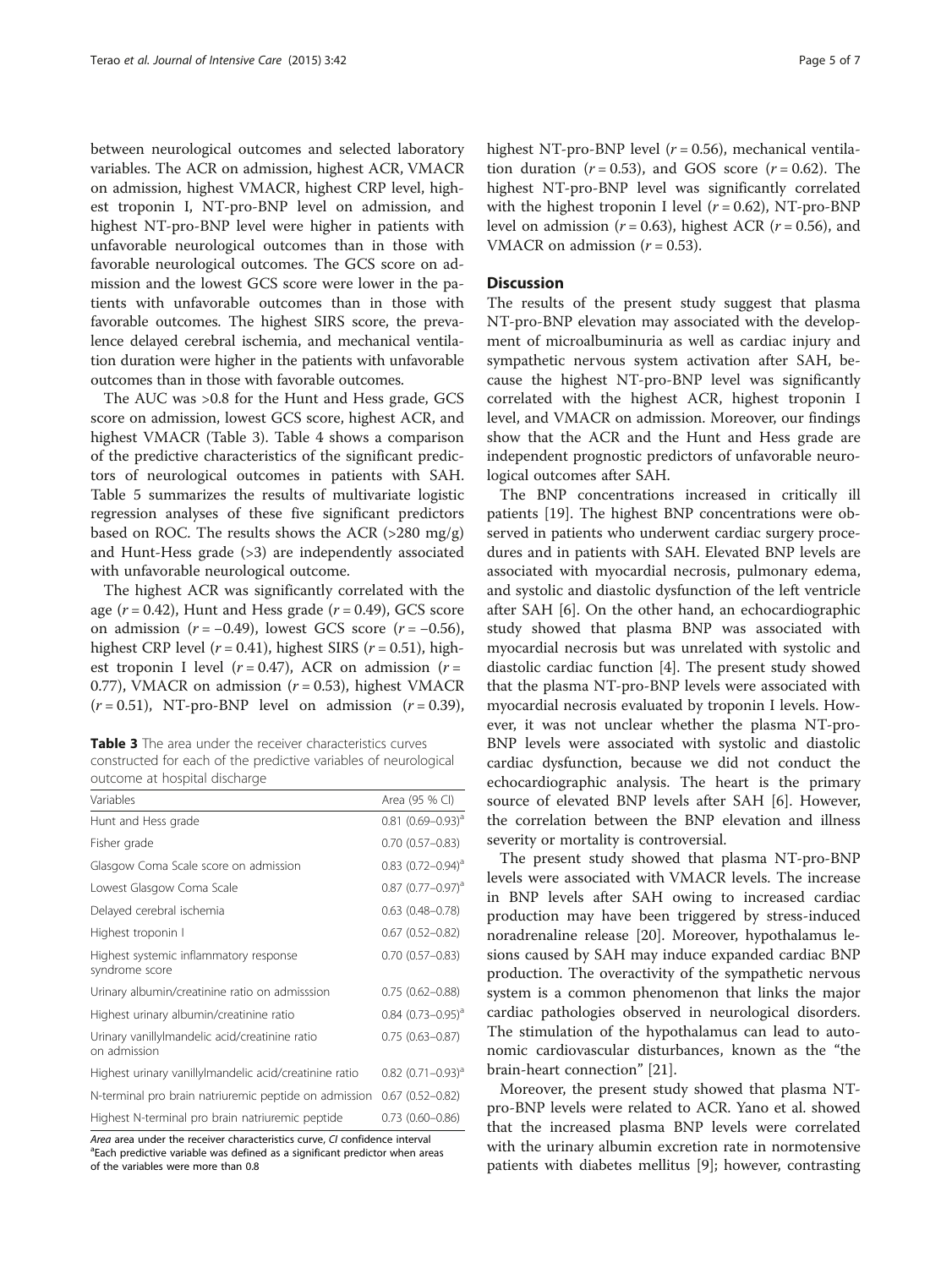| Variables<br>Threshold value |        |                           |                           | Likelihood ratio (95 % CI) |  |
|------------------------------|--------|---------------------------|---------------------------|----------------------------|--|
|                              |        | Sensitivity (95 % CI) (%) | Specificity (95 % CI) (%) |                            |  |
| Hunt-Hess grade              | >3     | 58 (52-64)                | 92 (89-95)                | $7.2(4.0-13.0)$            |  |
| Highest ACR (mg/g)           | >280   | $63(56-69)$               | 97 (95-99)                | $23.1(12.7-42.1)$          |  |
| GCS score on admission       | $<$ 10 | 42 (36-48)                | 97 (95-99)                | $15.4(9.5-25.0)$           |  |
| Lowest GCS score             | <9     | $42(33-67)$               | 97 (95-99)                | $15.4(9.5-25.0)$           |  |
| Highest VMACR (mg/g)         | >14    | 38 (32-44)                | 97 (95-99)                | $13.9(8.7-22.3)$           |  |

<span id="page-5-0"></span>Table 4 Comparison of significant predictor's characteristics that predict unfavorable neurologic outcome at hospital discharge after subarachnoid hemorrhage

Unfavorable outcome (Glasgow Outcome Scale: death, persistent vegetative state, and severe disability)

CI confidence interval, ACR urinary albumin/creatinine ratio, GCS Glasgow Coma Scale, VMACR urinary vanillylmandelic acid/creatinine ratio

results were reported by Asakawa et al. [[22\]](#page-6-0). Although the relationship between BNP and microalbuminuria levels remains unclear in patients with diabetes mellitus, the infusion of atrial natriuretic peptide increases the urinary excretion of albumin in patients with diabetes mellitus [\[23](#page-6-0)]. Atrial natriuretic peptide is known to exert a vasodilatory effect on the afferent arteries and a vasoconstrictor effect on the efferent arteries of the glomeruli, thereby increasing the glomerular hydraulic pressure. Given that BNP and atrial natriuretic peptide bind to the same receptor and have the same biological activity, the elevated levels of BNP cause an increase in the glomerular hydraulic pressure and ultimately induce albumin excretion in patients with diabetes mellitus [\[9](#page-6-0)].

Age, admission neurological grade, history of hypertension, systolic blood pressure at admission, ruptured aneurysm location and size, blood clot thickness on CT scans, and angiographic vasospasm at admission are recognized as neurological prognostic factors in multicenter clinical study with a large number of aneurysmal SAH patients [\[12](#page-6-0)]. Delayed cerebral ischemia, intraventricular hemorrhage, rebleeding, medical complication including fever, anemia, hypertension, respiratory failure and cardiac complication, and the SIRS score and Acute Physiology and Chronic Health Evaluation 2 score were associated with neurological outcome in SAH patients [[16](#page-6-0), [24](#page-6-0)–[27](#page-6-0)]. The present results show that among

Table 5 Multivariate logistic regression analyses of predictive factors for unfavorable neurologic outcome at hospital discharge after comparison of the predictive characteristics of the significant predictor

| Variables              | Threshold value | Odds ratio (95 % CI) | $\mathcal{D}$ |
|------------------------|-----------------|----------------------|---------------|
| Hunt-Hess grade        | >3              | 19.2 (1.7-217.2)     | 0.02          |
| Highest ACR (mg/g)     | >280            | 30.7 (3.3-284.4)     | 0.01          |
| GCS score on admission | $<$ 10          | $1.1(0.1 - 27.1)$    | 0.96          |
| Lowest GCS score       | <9              | $1.3(0.1 - 14.5)$    | 0.86          |
| Highest VMACR (mg/g)   | >14             | $1.5(0.1 - 19.0)$    | 0.74          |

Unfavorable outcome (Glasgow Outcome Scale: death, persistent vegetative state, and severe disability)

CI confidence interval, ACR urinary albumin/creatinine ratio, GCS Glasgow Coma Scale, VMACR urinary vanillylmandelic acid/creatinine ratio

these prescribed predictors, the highest ACR and the Hunt-Hess grade are the independent predictors of neurological outcome. However, Hunt-Hess grade is a subject assessment. Measurement of the ACR during first 8 days may provide objective and reliable information for the neurological outcome in the SAH patients.

#### **Limitations**

Although we measured ACR in a spot urine sample, Gansevoort et al. [\[28\]](#page-6-0) showed that the diagnostic performance of measuring ACR in a spot urine sample in predicting microalbuminuria in a subsequent 24-h urine collections was clinically satisfactory.

This study showed the significant and moderate correlations between the ACR and the plasma NT-pro-BNP. It is unclear whether plasma NT-pro-BNP elevation contributes to the development of microalbuminuria in this study results. Further studies are necessary to clarify the exact relationship between plasma NT-pro-BNP elevation and the development of microalbuminuria in the SAH patients.

#### Conclusions

The highest ACR is an independent prognostic predictor of unfavorable neurological outcomes. Although the mechanism of the development of microalbuminuria in unfavorable neurological patients after SAH is unknown at present, this study provided the information that the plasma NT-pro-BNP elevation might be associated with the development of microalbuminuria after SAH. Further studies are necessary to better understand the mechanism of the development of microalbuminuria in the SAH patients.

#### Abbreviations

ACR: urinary albumin/creatinine ratio; AUC: area under the curve; BNP: B-type natriuretic peptide; CRP: C-reactive protein; CT: computed tomography; GCS: Glasgow Coma Scale; GOS: Glasgow Outcome Scale; NT-pro-BNP: N-terminal pro-B-type natriuretic peptide; ROC: receiver operating characteristic; SAH: subarachnoid hemorrhage; SIRS: systemic inflammatory response syndrome; VMACR: vanillylmandelic acid/creatinine ratio.

#### Competing interests

The authors declare that they have no competing interests.